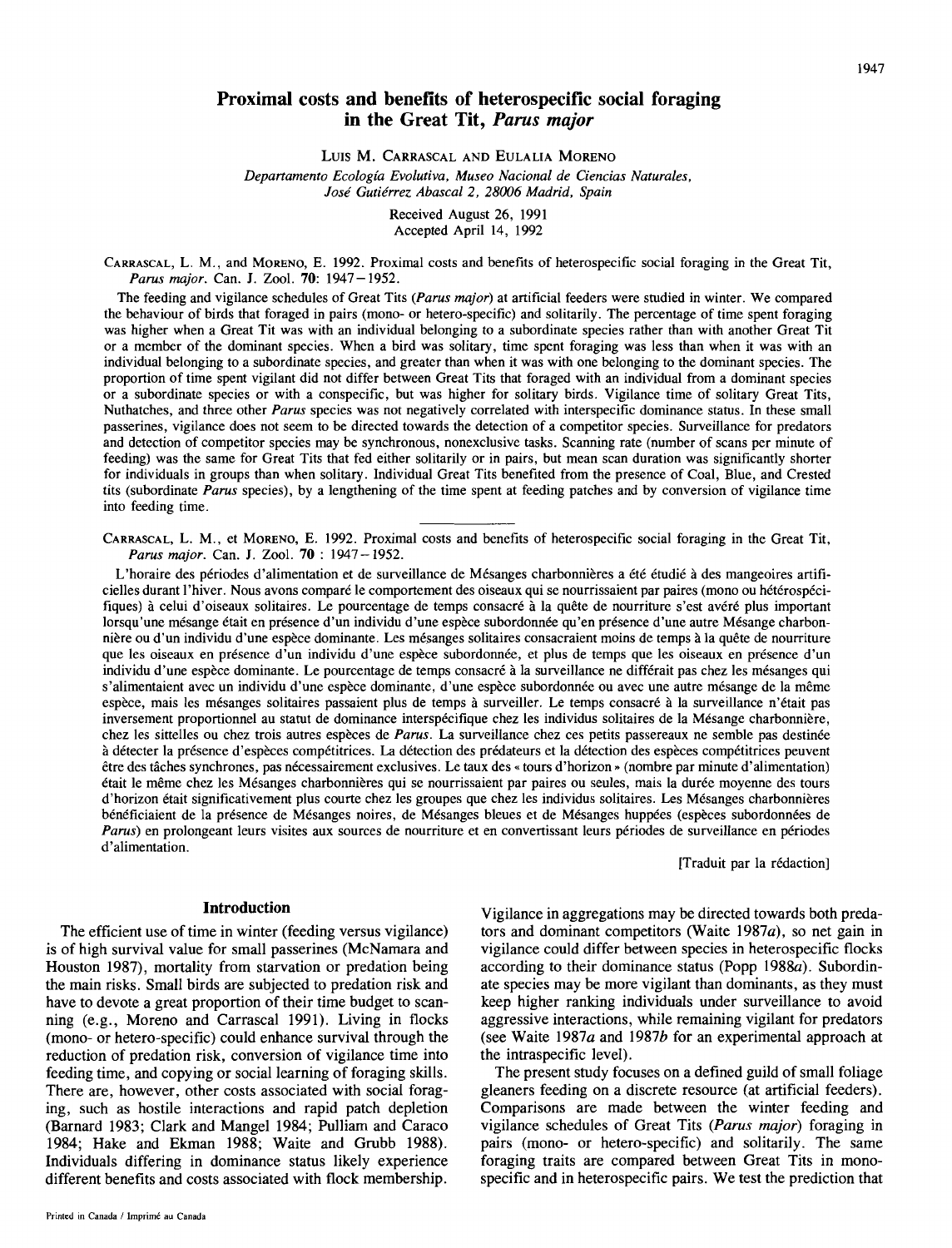subordinate species will spend more time vigilant than dominants, and address the following questions:

1. Do the components of vigilance (scan duration and scanning rate; McVean and Haddlesley 1980) differ between solitary birds and pair members when foraging?

2. Are vigilance and foraging times at the feeding patch affected similarly by the presence of heterospecifics and conspecifics? In the heterospecific context, do these traits differ according to the dominance status of the focal individual?

3. Does heterospecific flocking impose a cost on subordinate species? If so, are the costs of interactions between Great Tits and the other species asymmetrical (Schoener 1983) in relation to interspecific dominance status?

## **Materials and methods**

#### Study site and food supply

The study was performed from October 1990 to January 1991 in a 6-ha mixed forest of Pinus sylvestris, Castanea sativa, Acer sp., and Populus sp. (El Ventorrillo, 1500 m asl. Sierra de Guadarrama, Madrid).

Five feeding points were spaced  $75 - 100$  m from one another, each consisting of two feeders ( $18 \times 12$  cm) filled with husked peanuts, suspended 1 m apart from pine branches ca. 50 cm below the canopy. The feeders were wooden boxes with one side covered by a 4.8 mm mesh plastic net, allowing birds access to the food. The birds were allowed 3 weeks to familiarize themselves with the feeders prior to sampling. We assume, therefore, that all birds had had experience with the feeders.

#### Species involved

Coal Tits (Parus ater), Blue Tits (P. caeruleus), Crested Tits (P. cristatus), Great Tits, and Nuthatches (Sitta europaea) used the feeders as common feeding places. Forty-six individuals were captured using mist nets near the feeding points and were colour banded: 7 Coal Tits, 5 Blue Tits, 7 Crested Tits, 20 Great Tits, and 7 Nuthatches. The mean numbers of individuals belonging to the different species in the food-supplemented section of the study area (ca. 4 ha), estimated by the capture-recapture method for small samples (Telleria 1986), were 8 Coal Tits, 6 Blue Tits, 10 Crested Tits, 26 Great Tits, and 10 Nuthatches.

The Great Tit was chosen as the focal species because of its high population density and its intermediate social status. In the study area the Nuthatch was dominant to the Great Tit, whereas Blue, Coal, and Crested tits were subordinate to the Great Tit. Dominance relationships among species were determined prior to the study by recording hostile interactions between species at feeding points during forty l-h periods. A bird won when it supplanted another bird or chased it from the feeders. All 65 interactions between Nuthatches and Great Tits were won by Nuthatches, 12.5% of 64 interactions between Crested Tits and Great Tits were won by Crested Tits, and none of the interactions between Blue Tits ( $n = 24$ ) or Coal Tits ( $n = 20$ ) and Great Tits were won by the Blue Tits and Coal Tits. The dominance status of each of the five species was calculated as the percentage of hostile interactions won by each species when aggressively interacting at feeding points with each of the other four species.

Within the study area Sparrowhawks (Accipiter nisus), Tawny Owls (Strix aluco), and Great Grey Shrikes (Lanius excubitor) are common predators on small passerines. During ringing we observed a Great Grey Shrike capturing a Great Tit, and Sparrowhawks and Owls were observed flying over the study area, just a few metres from the feeders. Great Tits and the other members of the guild responded to the presence of these predators by flying towards the canopy enclosure, and by alarm calling.

#### Procedures

Observations were made from two nearby houses or from behind bushes to minimize disturbance. Behaviour at feeders was recorded at each feeding point for sampling periods of 40 min.

Although birds were observed as they approached the feeding points, sampling only began when the focal individual came within a radius of 1.5 m around the feeders, the distance at which birds actively responded to the feeders and began to eat. The selected focal individual was the first Great Tit to enter the feeding point. Activity was recorded until the focal bird abandoned the feeding point (only one Great Tit was sampled each time; continuous recording method for sequences of behaviour (Martin and Bateson 1986)). Only records longer than 15 s were included in the analysis (mean record length 76.5 s, range  $15-297$  s). Only two behaviours occurred at the feeders: foraging and scanning. The following variables were recorded: time spent at feeding points (period of time in which a bird was within a radius of 1 .S m around the feeders), time spent on the feeders, and number and duration of scans while foraging at the feeders. Birds were considered to be vigilant when the tip of the beak was raised to eye level or higher (see Lendrem (1983) and Hogstad (1988) for a similar methodological approach with the Blue Tit and the Willow Tit, Parus montanus). Time spent at feeding points, time spent on feeders, and number and duration of scans were also recorded for the other Parus species and the Nuthatch (records were obtained in the same way as when sampling Great Tits).

During a pilot study, pecking rate was recorded. Although pecking rate is not an accurate measure of food intake (e.g., weight of peanuts ingested), under the controlled circumstances provided by the specially designed feeding boxes, it was assumed that an increase in number of pecks produced an increase in food consumption. Number of pecks was positively correlated with time spent at feeding boxes ( $r = 0.87$ ,  $n = 46$ ,  $p < 0.001$ ), so we assumed that the longer the time spent at feeding boxes, the higher the food intake per foraging bout.

Two hundred recordings (observations estimating the relative time spent at different activities) were made for Great Tits by the two authors. Most of the birds were colour banded, allowing us to avoid repeatedly sampling the same bird each day. Only one time bout per individual was recorded in each feeding context (see below) each day. This sampling procedure did not completely eliminate pseudoreplication (Hurlbert 1984), but the mean number of records per individual was very small (less than 0.5 samples/bird each day in all cases) in each feeding context, considering the length of the survey period (4 winter months) and the variability in time of day and weather conditions.

In the mixed forests of the Sierra de Guadarrama, Great Tits usually join loose heterospecific flocks with other Parus species (mainly Blue Tits and Coal Tits) containing 5-20 birds (personal observation) as at other European sites (e.g., Morse 1978; Herrera 1979). The aggregation frequency of species at feeders was recorded at each feeding point for sampling periods of 40 min (concurrent with focal-bird sampling). Both the species and the number of individuals per species at feeding sites were recorded at 2-min intervals by means of an audio beeper (instantaneous sampling method; Martin and Bateson 1986). This sampling procedure estimated the frequency of appearance of the tit species and the Nuthatches, as well as their coincidence with Great Tits, at the 20 time points of the 40-min sampling periods.The total of 40-min sampling periods at different times of day at the five feeding points was 25.

The average flock size outside the feeding points was small and aggregations were loose social units, probably as a result of food supplementation in the study area (see also Berner and Grubb 1985; Grubb 1987). A pair of individuals (including the focal Great Tit) was the modal size of bird groups at feeding points (conspecific context:  $\bar{x} = 2.14$ , SD = 0.35,  $n = 42$ ; with subordinate species:  $\bar{x} = 2.13$ , SD = 0.34,  $n = 62$ ; with dominant species:  $\bar{x} = 2.04$ , SD = 0.20,  $n = 47$ ). On some occasions the remainder of each flock was in the vicinity of the feeding point, and the presence of other group members may have influenced the behaviour of the focal individual. To alleviate this problem, we have considered only those records in which only one other bird was with the focal Great Tit in the same tree containing feeders. Our analysis focused on the effect of one other individual in the vicinity of the Great Tits (within 2 m or less),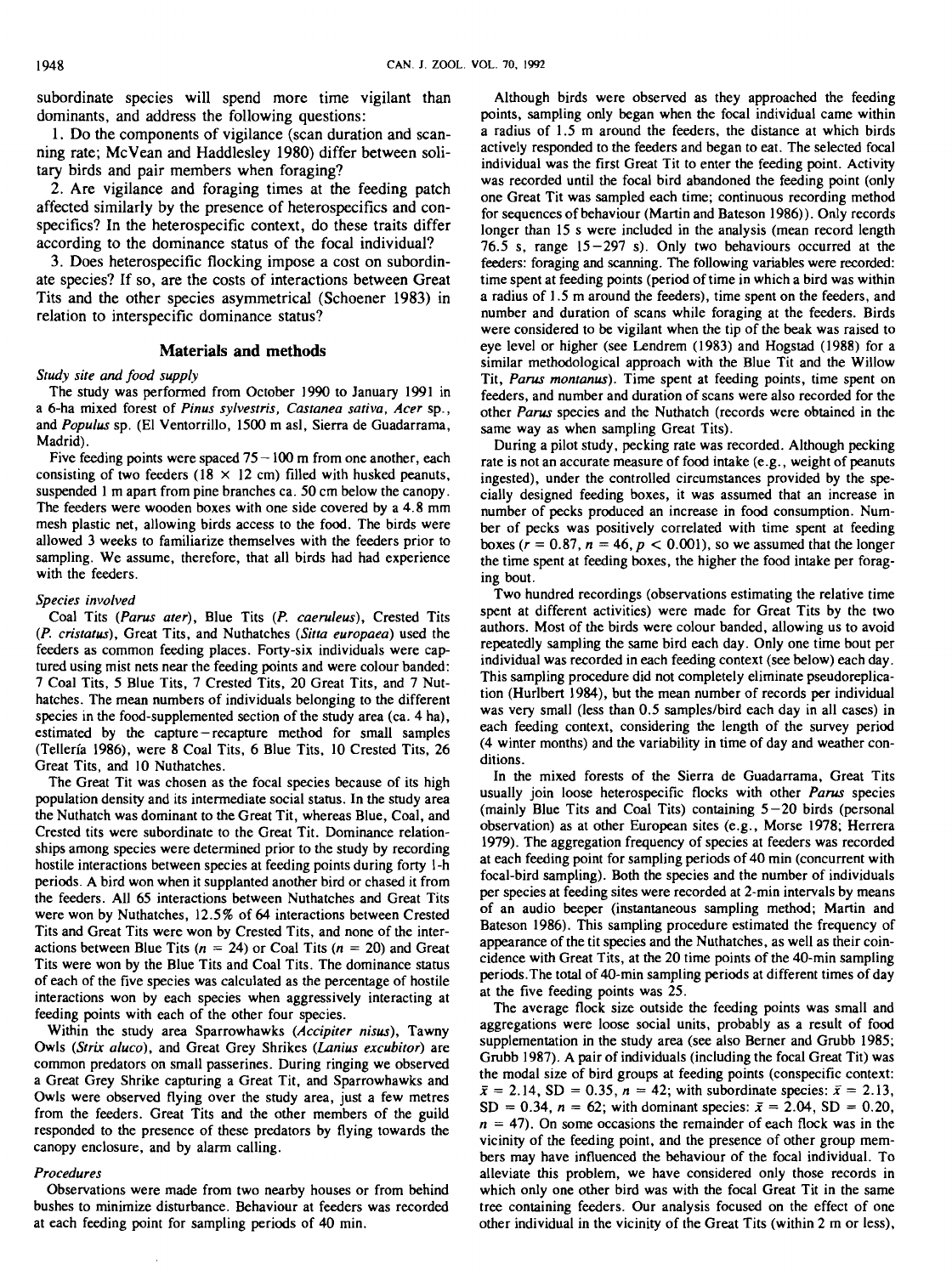TABLE 1. Frequencies of appearance of Great Tits, Nuthatches, and other Parus spp. (Blue, Coal, and Crested tits) at feeding points, and frequencies of coincidence of an individual Great Tit with either a Great Tit or a member of a subordinate (other Parus) or the dominant species (Nuthatch)

|                                                         | Observed |       |           |          | Observed $-$ expected |        |  |
|---------------------------------------------------------|----------|-------|-----------|----------|-----------------------|--------|--|
|                                                         | n        | x     | <b>SD</b> | ī        | <b>SD</b>             | t-test |  |
| Frequency of appearance at                              |          |       |           |          |                       |        |  |
| feeding points                                          |          |       |           |          |                       |        |  |
| <b>Great Tit</b>                                        | 25       | 0.507 | 0.149     |          |                       |        |  |
| Other <i>Parus</i> spp.                                 | 25       | 0.288 | 0.211     |          |                       |        |  |
| Nuthatch                                                | 25       | 0.101 | 0.121     |          |                       |        |  |
| Frequency of coincidence of an<br>individual Great Tit: |          |       |           |          |                       |        |  |
| with another Great Tit                                  | 25       | 0.103 | 0.107     | $-0.175$ | 0.133                 | ***    |  |
| with other <i>Parus</i> spp.                            | 25       | 0.117 | 0.122     | $-0.033$ | 0.054                 | $**$   |  |
| with a Nuthatch                                         | 25       | 0.082 | 0.073     | $-0.007$ | 0.050                 | ns     |  |

NOTE: The *t*-tests refer to the difference of the "observed minus expected" values from 0. \*\*,  $p < 0.01$ ; \*\*\*,  $p < 0.001$ ; **ns, not significant; n, sample size.** 

TABLE 2. Time spent at feeding points by Great Tits when solitary, with an individual belonging to a subordinate species (Blue Tit, Coal Tit, or Crested Tit), with a conspecific, or with an individual belonging to a dominant species (Nuthatch)

|                                  | Time spent at feeding points (s) |                                |       |  |  |
|----------------------------------|----------------------------------|--------------------------------|-------|--|--|
|                                  | n                                | x                              | SD    |  |  |
| 1. Solitary                      | 44                               | 96.0                           | 89.9  |  |  |
| 2. With subordinate spp.         | 20                               | 134.0                          | 96.5  |  |  |
| 3. With conspecific              | 23                               | 61.2                           | 92.3  |  |  |
| 4. With dominant spp.            | 24                               | 92.3                           | 115.7 |  |  |
| ANOVA (2 vs. 3 vs. 4):           |                                  | $F_{[2,64]} = 4.40, p = 0.016$ |       |  |  |
| $t$ -tests                       |                                  |                                |       |  |  |
| 1 vs. 2 $t = 1.54$ , $p = 0.128$ |                                  |                                |       |  |  |
| 1 vs. 3 $t = 2.02$ , $p = 0.047$ |                                  |                                |       |  |  |
| 1 vs. 4 $t = 0.88, p = 0.381$    |                                  |                                |       |  |  |

NOTE: **Statistical tests were performed on log-transformed data** 

so that we could understand the proximal costs and benefits of flock formation. Three social contexts were considered: a Great Tit foraging  $(i)$  with a conspecific individual,  $(ii)$  with an individual of a subordinate species, and (iii) with an individual of the dominant species. In the fourth "feeding context" a Great Tit foraged solitarily .

Statistical analyses performed were one-way ANOVAS, t-tests (both with log-transformed data; two-tailed tests in all cases), and  $\chi^2$  tests (Sokal and Rohlf 1983).

#### **Results**

## Foraging behaviour at feeding points

The relative frequency of coincidence of an individual Great Tit with another Great Tit was significantly lower than that expected by chance (squared frequency of appearance of Great Tit; Table 1). Similarly, the relative frequency of coincidence of an individual Great Tit with an individual of another Parus species was significantly lower than that expected by chance (product of their frequencies; Table 1). When Nuthatches were present at feeding points, the frequency of coincidence did not differ significantly from that expected by change ( $p =$ 0.485 in the  $t$ -test).



FIG. 1. Percentage of time spent foraging at feeders (mean  $\pm$ standard error) by Great Tit feeding solitarily, and by a Great Tit with an individual of a subordinate species (subord. sp.) or the dominant species (dom. sp.) or another Great Tit (consp.), with the results of t-tests comparing the solitary Great Tit with the Great Tit in the three social contexts mentioned. For sample sizes see Table 2.

Time spent at feeding points (Table 2) was significantly different among the three social contexts. It was shorter when a Great Tit shared the feeding site with another Great Tit than when it fed with an individual of a subordinate species (Coal Tit, Blue Tit, or Crested Tit); time spent at feeding points with an individual of the dominant species (Nuthatch) was intermediate.

The percentage of time devoted to foraging at feeders (discounting vigilance time while at feeders) was significantly different among the three social contexts (Fig. 1;  $F_{[2,64]}$  = 18.54,  $p < 0.001$ ). Great Tits spent a greater proportion of their time foraging when accompanied by an individual of a subordinate species than when accompanied by an individual of the dominant species. The percentage of time devoted to foraging by a solitary Great Tit was lower than when it was feeding with a member of a subordinate species, and higher than when it was feeding with a Nuthatch (Fig. 1). There was no significant difference between solitary Great Tits and those foraging with a conspecific (Fig. 1). Nevertheless, the absolute time spent at feeding points was longer for solitary Great Tits than for those feeding with a conspecific (Table 2).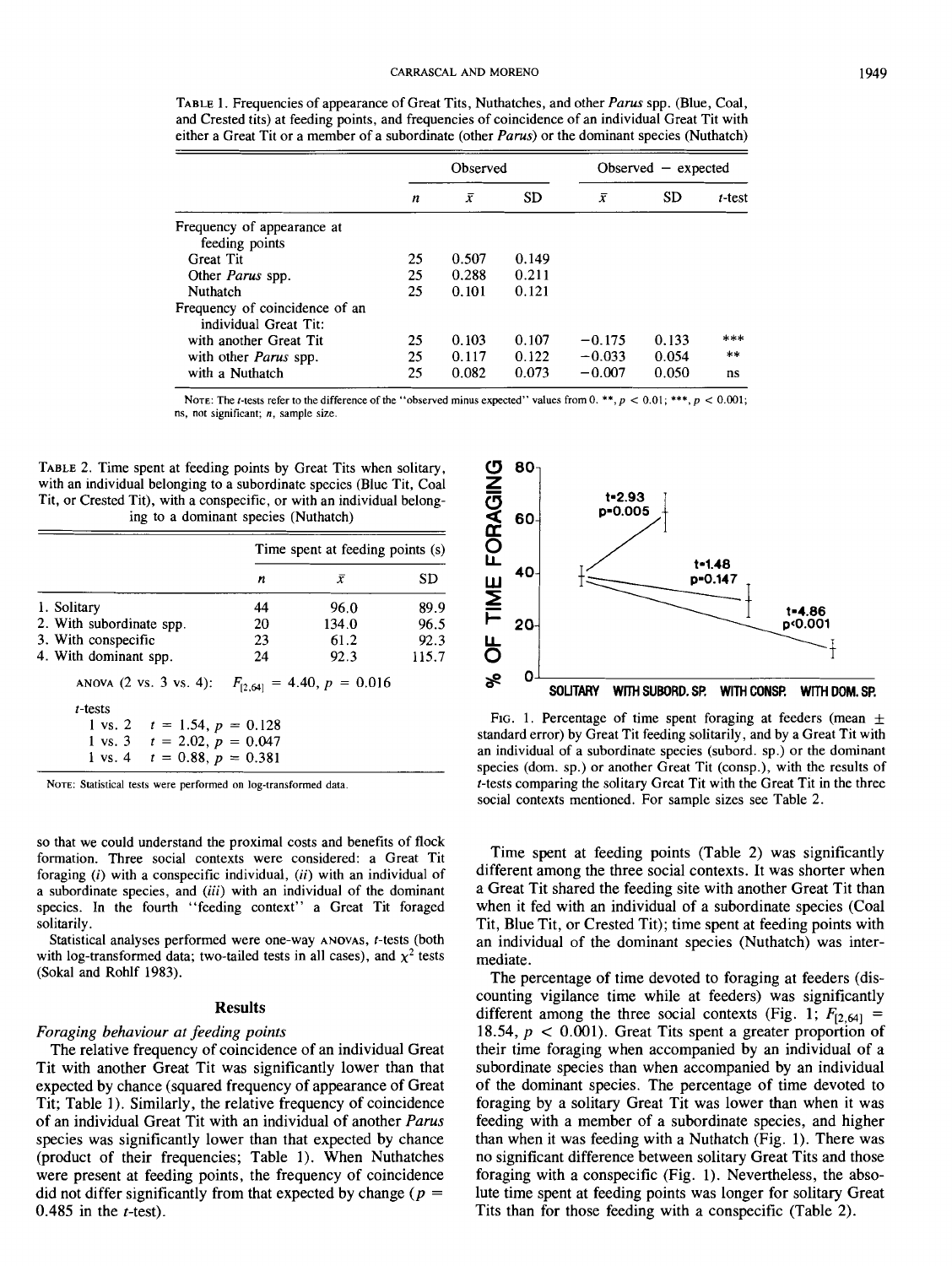|                 |    |            | Time spent at feeding<br>points (s) | % time feeding |             |  |
|-----------------|----|------------|-------------------------------------|----------------|-------------|--|
|                 | n  | $\bar{x}$  | <b>SD</b>                           | $\bar{x}$      | <b>SD</b>   |  |
| Coal Tit        |    |            |                                     |                |             |  |
| Solitary        | 38 | 93.0       | 85.1                                | 56.4           | 21.1        |  |
| With Great Tit  | 11 | 34.6       | 31.8                                | 19.6           | 26.4        |  |
|                 |    | $t = 2.39$ | $p = 0.013$                         | $t = 5.01$     | p < 0.001   |  |
| <b>Blue Tit</b> |    |            |                                     |                |             |  |
| Solitary        | 29 | 131.1      | 111.1                               | 54.1           | 21.4        |  |
| With Great Tit  | 10 | 14.1       | 23.4                                | 39.2           | 70.2        |  |
|                 |    | $t = 4.89$ | p < 0.001                           | $t = 5.07$     | p < 0.001   |  |
| Crested Tit     |    |            |                                     |                |             |  |
| Solitary        | 44 | 66.1       | 53.6                                | 44.2           | 26.7        |  |
| With Great Tit  | 39 | 44.9       | 43.7                                | 28.3           | 25.0        |  |
|                 |    | $t = 2.53$ | $p = 0.014$                         | $t = 2.74$     | $p = 0.008$ |  |
| Nuthatch        |    |            |                                     |                |             |  |
| Solitary        | 48 | 41.2       | 27.9                                | 66.1           | 20.1        |  |
| With Great Tit  | 25 | 82.4       | 76.3                                | 74.7           | 21.4        |  |
|                 |    | $t = 2.58$ | $= 0.012$<br>$\boldsymbol{D}$       | $t = 1.49$     | $p = 0.141$ |  |

TABLE 3. Foraging behaviour of different species when feeding solitarily and in the presence of one Great Tit

TABLE 4. Proportion of time spent vigilant (number of seconds vigilant per minute on feeders) of solitary individuals belonging to five passerine species, and the interspecific dominance hierarchy measured as the percentage of hostile interactions won by each species against individuals of all other species

|                     |    | Vigilance time |      | Interspecific<br>interactions won |     |  |
|---------------------|----|----------------|------|-----------------------------------|-----|--|
|                     | n  | x              | SD   | %                                 | n   |  |
| <b>Blue Tits</b>    | 14 | 19.1           | 11.8 | 8.3                               | 48  |  |
| Coal Tits           | 27 | 19.0           | 10.4 | 3.8                               | 53  |  |
| <b>Crested Tits</b> | 26 | 22.3           | 13.6 | 17.6                              | 119 |  |
| <b>Great Tits</b>   | 44 | 21.9           | 14.5 | 59.5                              | 173 |  |
| <b>Nuthatches</b>   | 28 | 19.2           | 11.3 | 100.0                             | 133 |  |

In spite of the marked decrease in the percentage of time spent foraging when a Great Tit was at feeding points with a Nuthatch (Fig. l), the time spent at feeding points was not significantly different from that spent by solitary Great Tits (Table 2). On many occasions, a Great Tit waited near the feeders until a Nuthatch left. On these occasions the Great Tit later used the same foraging location at the feeders as the Nuthatch ("copying" frequency =  $93.1\%$  ( $n = 29$ ) vs. 12.5%; a foraging location was one of eight rectangular sectors measuring  $9 \times 6$  cm in the two feeders at each feeding point;  $p < 0.001$  in the  $\chi^2$  goodness-of-fit test).

Subordinate Parus species spent less time at feeding points in the presence of the dominant Great Tit than when they were foraging solitarily. Moreover, the percentage of time devoted to foraging (see above) was reduced when Great Tits were present (Table 3). Conversely, when a Nuthatch foraged in the presence of a Great Tit (the subordinate species in this case), the time spent at feeding points lengthened.

## Scanning behaviour

The proportion of time spent vigilant (number of seconds vigilant per minute on feeders) by solitary individuals was similar among species  $(F_{[4,134]} = 0.29, p = 0.9;$  Table 4).



FIG. 2. Proportion of time spent vigilant at feeders (number of seconds vigilant per minute on feeders; mean  $\pm$  1 standard error) by solitary Great Tits, and a Great Tit with an individual of a subordinate species (subord. sp.) or a conspecific (consp.). The horizontal hatched line shows the average value for a Great Tit feeding with a Nuthatch (dominant species;  $n = 3$ ). For sample sizes see Table 3.

The vigilance time of these five species was not negatively correlated with interspecific dominance status  $(r<sub>s</sub> = 0.60)$ ,  $n = 5$ ,  $p = 0.23$ ).

The proportion of time spent vigilant did not differ significantly between Great Tits foraging with an individual of a subordinate species and Great Tits foraging with a conspecific  $(t = 0.61, p = 0.549;$  Fig. 2). Nevertheless, Great Tits spent more time vigilant when solitary than when an individual of a subordinate species was present ( $t = 2.34$ ,  $p = 0.023$ ), or when a conspecific was present ( $t = 3.01$ ,  $p = 0.004$ ). Due to the high rate of hostile interactions between Nuthatches and Great Tits at feeders (Nuthatches always displaced Great Tits from feeders; see Materials and methods), we obtained only three records of vigilance (foraging bouts longer than 15 S) by Great Tits in the presence of a Nuthatch, with a mean of 11.6 s vigilant per minute of foraging. The vigilance rate of a Great Tit in the presence of a dominant Nuthatch was similar to that obtained when the Great Tit was feeding with a member of a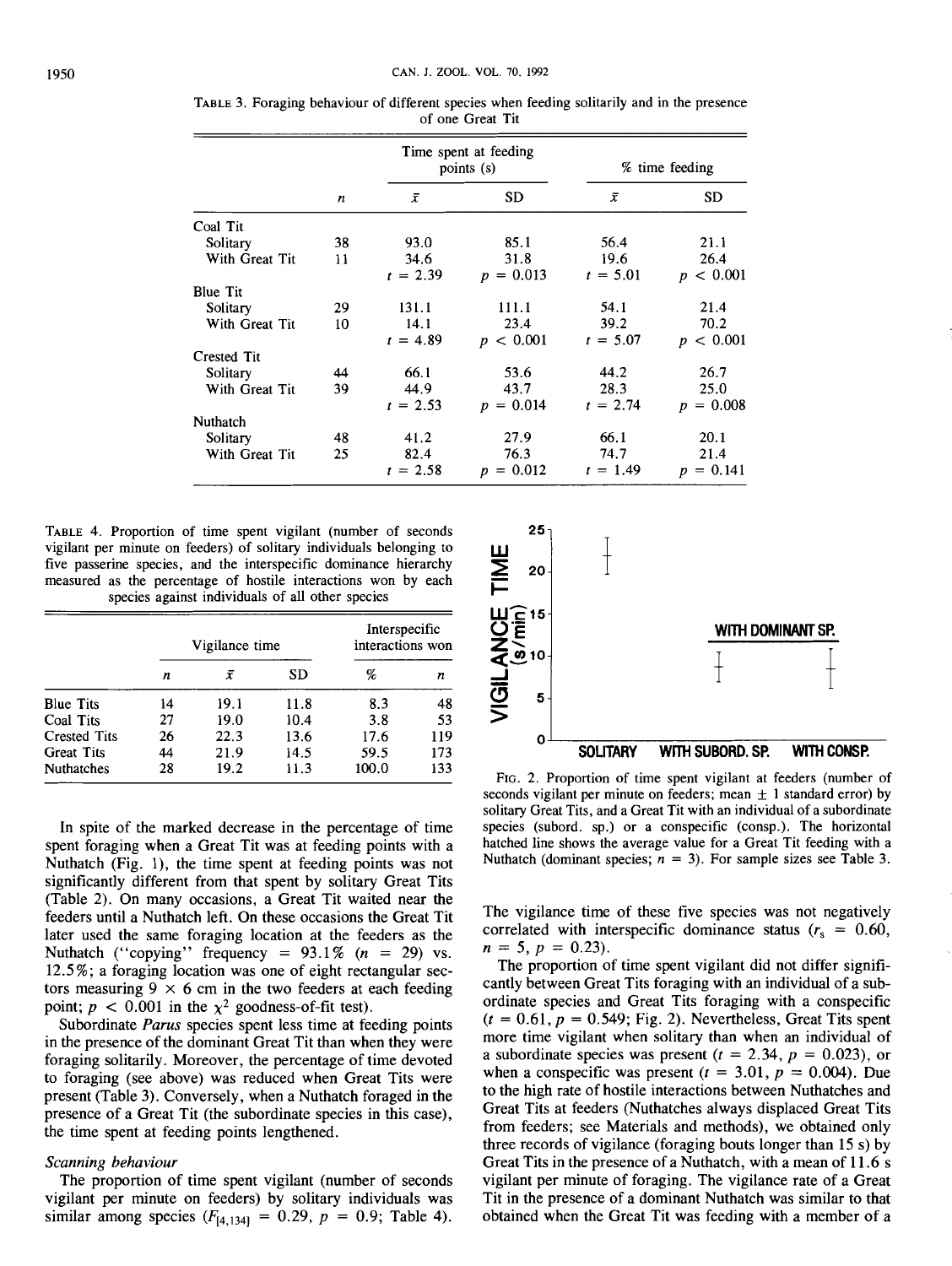subordinate species or a conspecific (*t*-test of deviation from a hypothesized mean:  $t = 1.65$ ,  $p = 0.127$ , and  $t = 1.36$ ,  $p =$ 0.197, respectively). It was, however, lower than that obtained for a solitary Great Tit ( $t = 4.72$ ,  $p < 0.001$ ).

The scanning rate (number of scans per minute on feeders) was similar for Great Tits feeding solitarily and in pairs (Table 5). Mean scan duration, however, was significantly less for dyads than for solitary birds (this parameter was marginally different between a Great Tit foraging with a member of a subordinate species and with a conspecific; Table 5).

# **Discussion**

Although multiple selective pressures may have led to the evolution of flock formation in birds, reduction of an individual's predation risk and improvement of its foraging efficiency have been pointed out as the major but not mutually exclusive benefits of group living (Pulliam and Caraco 1984; Lima 1985). The coincidence of an individual Great Tit with another Great Tit at feeding stations was significantly lower than that expected by chance, a result which it is not in agreement with that predicted by the "many eyes" hypothesis of antipredation and foraging efficiency models (Pulliam and Caraco 1984). In single-species flocks the main disadvantage might be associated with competition (a marked decrease in both intake rate and search efficiency), as all flock members exploit the same food resources (Hake and Ekman 1988; but see Gustafsson 1988). Considering the provision of extra food in our study, it would have been more profitable for Great Tits to avoid dominant conspecifics and to forage solitarily or with subordinate species under less competitive pressure. Intraspecific competition for food may, therefore, explain why Great Tits prefer to forage in heterospecific dyads, incurring low competition costs, more often than with conspecifics (compare observed minus expected frequencies in Table 1).

Our results indicate that not all species gain advantages by foraging in heterospecific dyads (see also Millikan et al. 1985). Individual Great Tits benefited from the presence of Coal, Blue, and Crested tits, both by a lengthening of the time spent foraging at feeders (a patch of high food availability), and by conversion of vigilance time into feeding time. So flocking may enable foraging Great Tits to maximize food intake through minimizing the time spent vigilant, a strategy of high survival value in winter, when food availability is low and is depressed by birds (Jansson et al. 1981; Gunnarsson 1983; Stairs 1985). Dominant Great Tits should seek the presence of subordinate Parus species to enhance foraging efficiency under safer conditions (using other species as early warners), the converse being true for subordinate species, i.e., they should avoid dominant Great Tits and terminate social foraging more often (Table 3; see Caraco et al. (1989) for an experimental example at intraspecific level). Accordingly, under natural conditions the Great Tit is a flock-positive species, joining groups of other *Parus* species, whereas subordinate Parus species form discrete social units with conspecifics (Herrera 1979; review by Ekman 1989). Our results demonstrate a clear asymmetry in competitive contests among the small passerines involved (see review by Schoener 1983; Alatalo and Moreno 1988).

In the presence of the dominant Nuthatches, Great Tits probably obtained less food per foraging bout at feeders, as they were more vigilant and were aggressively excluded from feeding places. Although the frequency of hostile interactions was markedly lower when Great Tits were in the presence of

TABLE 5. Scanning rate (number of scans per minute on feeders) and mean scan duration in Great Tit when feeding solitarily, with an individual of a subordinate species (Blue Tit, Coal Tit, or Crested Tit), and with a conspecific

|                                                                                                                                          |                         | Scan frequency |             |          | Scan duration (s)                                                       |              |
|------------------------------------------------------------------------------------------------------------------------------------------|-------------------------|----------------|-------------|----------|-------------------------------------------------------------------------|--------------|
|                                                                                                                                          | n                       | x              | SD          | n        | ī                                                                       | <b>SD</b>    |
| 1. Solitary                                                                                                                              | 44                      | 15.9           | 12.9        | 41       | 1.73                                                                    | 1.01         |
| 2. With subordinate spp.<br>3. With conspecific                                                                                          | $12 \overline{ }$<br>13 | 10.3<br>12.5   | 6.8<br>11.6 | 11<br>11 | 0.84<br>0.66                                                            | 0.25<br>0.19 |
| t-test<br>$t = 0.89, p = 0.377$<br>$1 \text{ vs. } 2$<br>1 vs. 3 $t = 1.12$ , $p = 0.269$<br>$t = 0.21, p = 0.832$<br>$2 \text{ vs. } 3$ |                         |                |             |          | $t = 2.96, p = 0.005$<br>$t = 3.87, p < 0.001$<br>$t = 1.89, p = 0.074$ |              |

NOTE: **t-tests were performed with log-transformed data. Sample sizes vary because some individuals did not scan during their foraging bouts.** 

a conspecific (43.5%,  $n = 23$ ) than when they were with a Nuthatch (75%,  $n = 24$ ; Fisher's exact test,  $p = 0.039$ ), the coincidence of the Great Tit was higher with a Nuthatch than with another Great Tit (see observed minus expected frequencies in Table 1;  $t = 5.91$ ,  $p < 0.001$ ). Great Tits probably counterbalanced the costs of social foraging with Nuthatches by copying foraging locations (Morse 1978; Waite and Grubb 1988).

Looking for predators and detecting conspecifics who might attempt to displace them from their feeding sites have been pointed out as the main reasons for individuals maintaining a high vigilance rate (Knight and Knight 1986; Ekman 1987; Waite 1987a; Popp 1988 $a$ ). Like those of other studies (Studd et al. 1983; Elgar et al. 1984; Hogstad 1988; Popp 1988a), our results indicate that the time spent vigilant by Great Tits in groups is shorter than when they are feeding alone. Nevertheless, the proportion of time spent vigilant did not differ among the three social contexts, and the net gain in vigilance was not related to dominance status in this tree foliagegleaning guild (Fig. 2 and Table 3). Therefore, scanning behaviour in Great Tits seems to be related to predator detection rather than to avoidance of aggressive interactions with dominant species. This result is contrary to the prediction that subordinate species will spend more time vigilant because they have to watch for dominant competitor species that may displace them from food resources (as pointed out by Hegner 1985; Waite 1987a, 1987b; Popp 1988a). Our data suggest that vigilance for predators and detection of competitors may not be mutually exclusive. Surveillance may be used by subordinate species to ascertain the risk from an approaching predator or competitor, but the amounts of time required for these two activities may not necessarily be additive (synchronous tasks; Waite  $1987a$ ).

Birds have two options for reducing vigilance time when in larger aggregations: to reduce scanning frequency and (or) to reduce scan duration (McVean and Haddlesley 1980; Lendrem 1984; Metcalfe 1984). Great Tits reduce scan duration but do not change scanning frequency. The shorter scan duration, with no changes in the scanning rate, supports the assumption that the time needed to scan for predators is longer than the time needed to verify if other individuals in the vicinity are vigilant (Studd et al. 1983; Pöysä 1985; Carrascal et al. 1990). Great Tits in flocks probably need to scan for only a few seconds to assess that other flock members are still there,